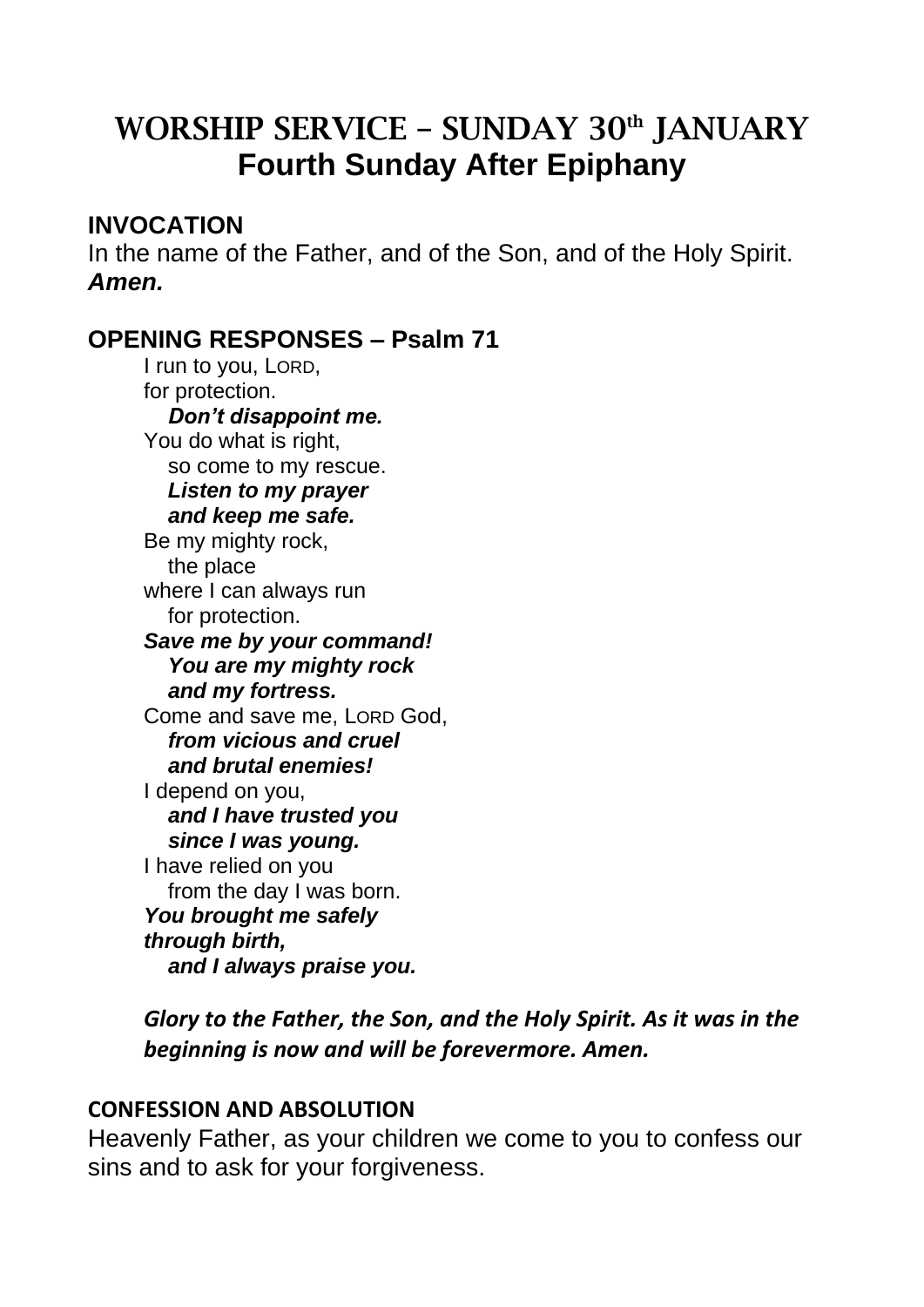*We confess, that although we have been created in your image, we do not always live as the people you have created us to be. For the sin we are born with, the wrong things we do, and the right things we fail to do, we are sorry, Lord God.*

*For not forgiving others as you forgive us, for our selfishness, for failing to always see and respond to the needs around us, we pray for your forgiveness.*

*Lord God, you have created us as who we are, so that we can all be together as members of your body. By the blood of Jesus, forgive us our sins and set us free, so that we can together worship and serve you in all we do. Amen.*

Because of His love for us, God sent Jesus to die and rise again so that our sins can be forgiven. Through your baptism you are now joined to this forgiveness and new life which is ours in Jesus. Go in peace, knowing His love and forgiveness in your life. Amen.

# **PRAYER**

Let us pray for the gift of love. *Everloving God, we thank you that you sent your own Son to bring us life, and that through him you give us many gifts. Teach us to desire your greatest gift, the gift of love, so that we love others as you have loved us. We ask this through Jesus Christ our Lord, who lives and reigns with you and the Holy Spirit, one God, now and forever. Amen.*

**BIBLE READINGS –** *use from the separate file sent out or look up yourself:*

Jeremiah 1:4-10 1 Corinthians 13:1-8a,13 Luke 4:21-30 *After each reading* 

This is the Word of the Lord *Thanks be to God.*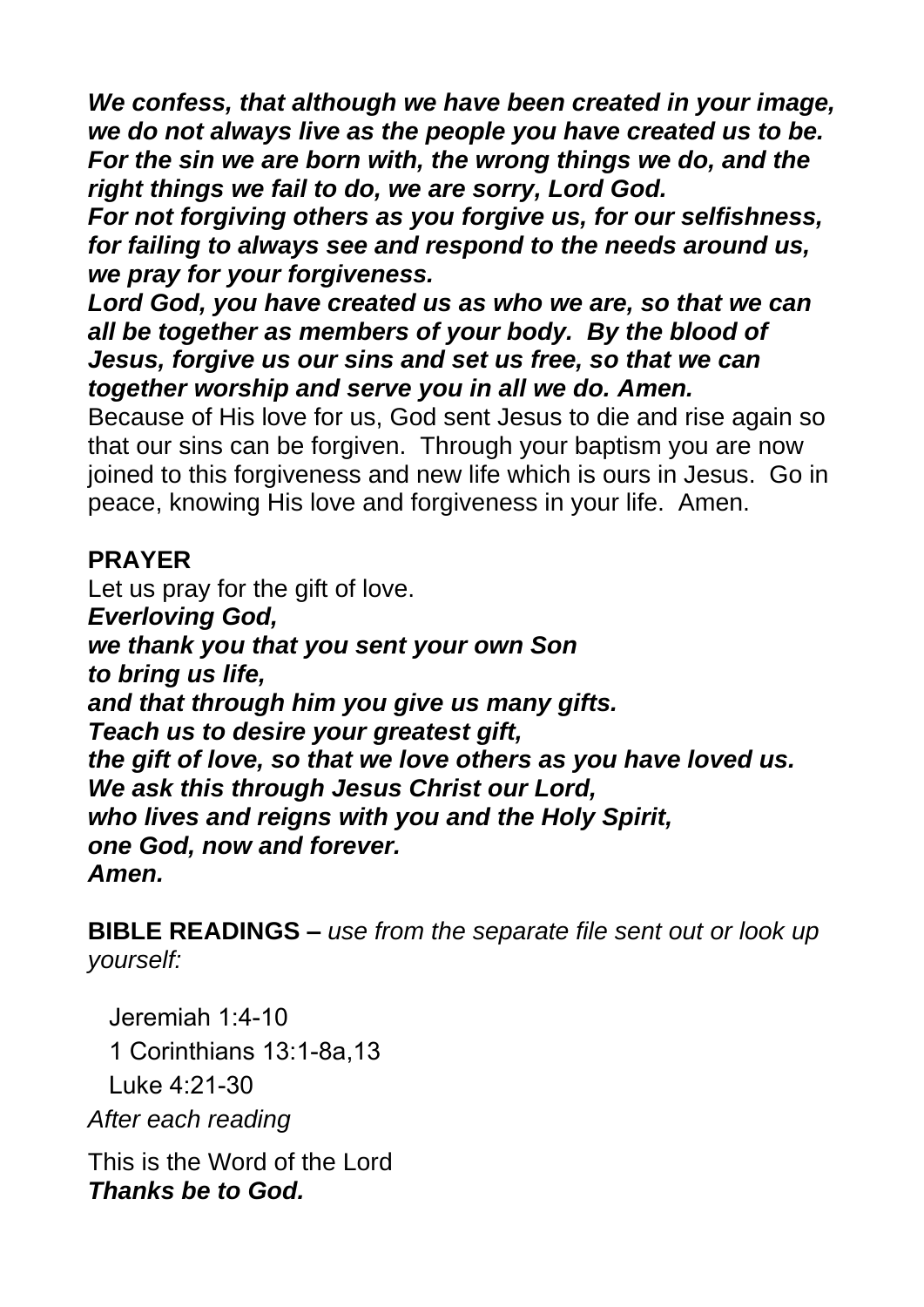### **CONFESSION OF FAITH – Apostles' Creed**

*Or, use the song, 'I Believe'* [https://www.youtube.com/watch?v=VRzI\\_FbWTkg](https://www.youtube.com/watch?v=VRzI_FbWTkg) *I believe in God, the Father almighty, maker of heaven and earth. And in Jesus Christ, his only Son, our Lord, who was conceived by the Holy Spirit, born of the Virgin Mary, suffered under Pontius Pilate, was crucified, dead, and buried. He descended into hell. The third day he rose again from the dead. He ascended into heaven, and sits at the right hand of God, the Father almighty, from thence he will come to judge the living and the dead. I believe in the Holy Spirit, the holy Christian church, the communion of saints, the forgiveness of sins, the resurrection of the body, and the life everlasting. Amen.*

**ADDRESS** – *read this week's address, or you can watch it on our YouTube channel: <https://www.youtube.com/watch?v=6nNMFFE9jNs>*

*Or listen to the audio from our website. <http://www.standrewslutherangoldcoast.com/sermon-audios.html>*

*Then go through and reflect on or discuss the questions at the end of the address.* 

**SONG –** *if you wish to, use one of the songs suggested in the email/on the website, or find and use your own choices.* 

**OFFERING PRAYER**  *Eternal God, make us ready to tell and show others your love,*